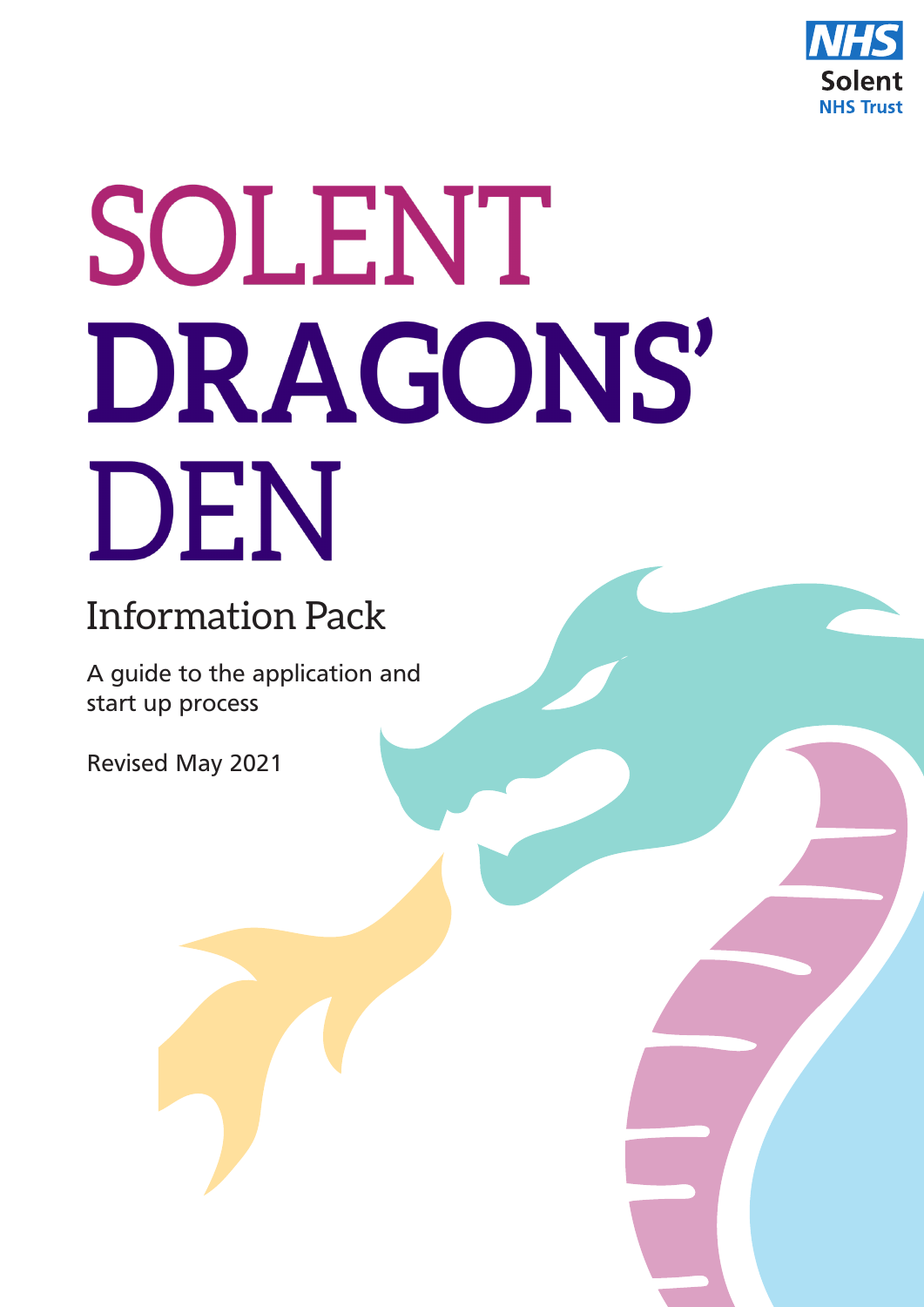## Introduction

This document contains all the information you will need to make an application for Dragons' Den funding on your project or initiative. The Solent Dragons' Den seeks to encourage innovation and improvement within our clinical services. It gives an opportunity for any member of staff or a patient to put forward ideas that will improve or enhance care and patient experience by awarding small grants to help put these ideas into practice.

The Dragons' Den applications will be reviewed three to four times a year. Each 'bid' can apply for up to £10,000.

## Application process

The application process is designed to offer you a single point of contact with the Research and Improvement team. The email address dragonsden@solent.nhs.uk has been created to ensure that specific Dragons' Den correspondence is actioned swiftly.

A process flow has been created to demonstrate how the Dragons' Den works and can be found at the end of this document in the appendices.